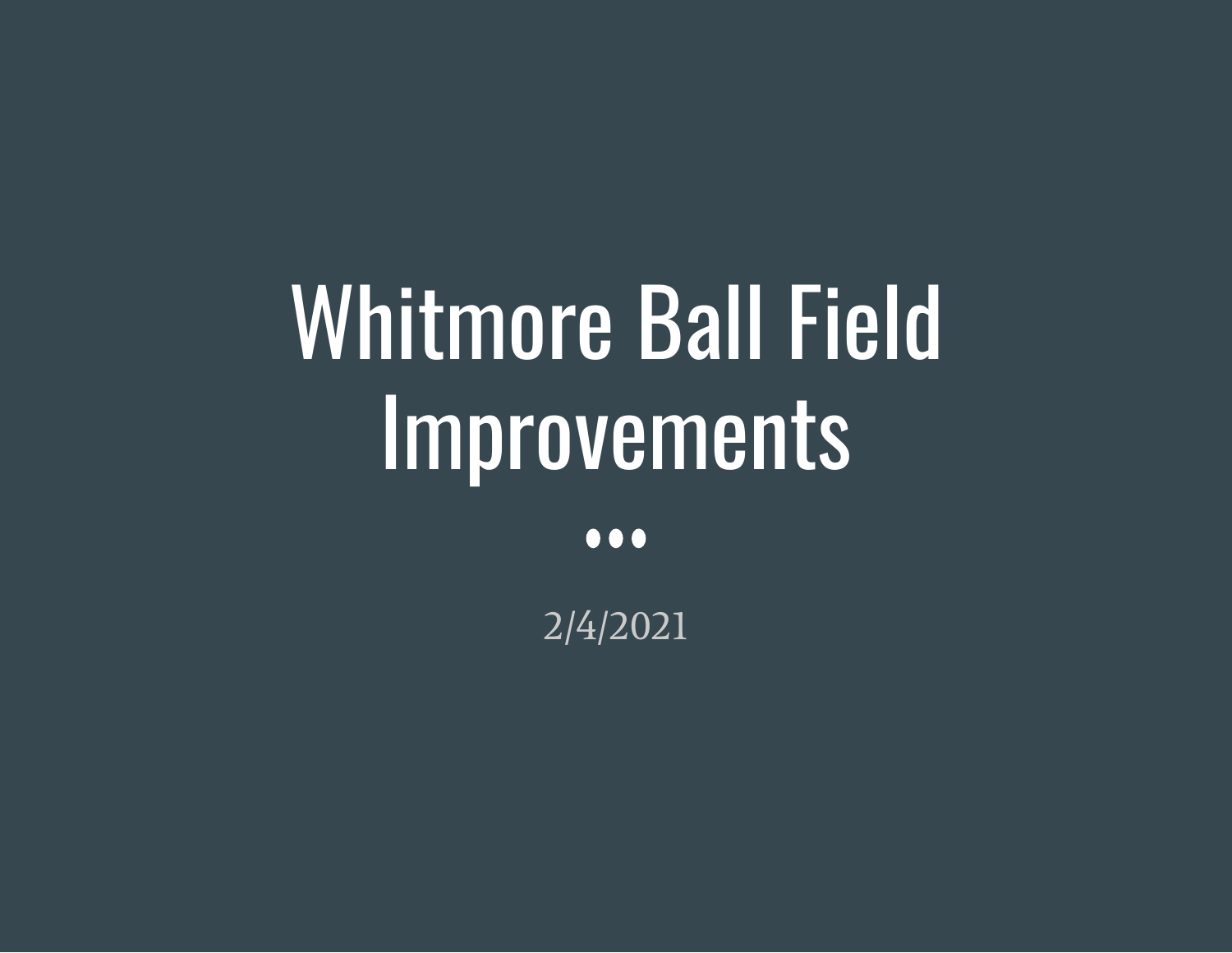## Whitmore

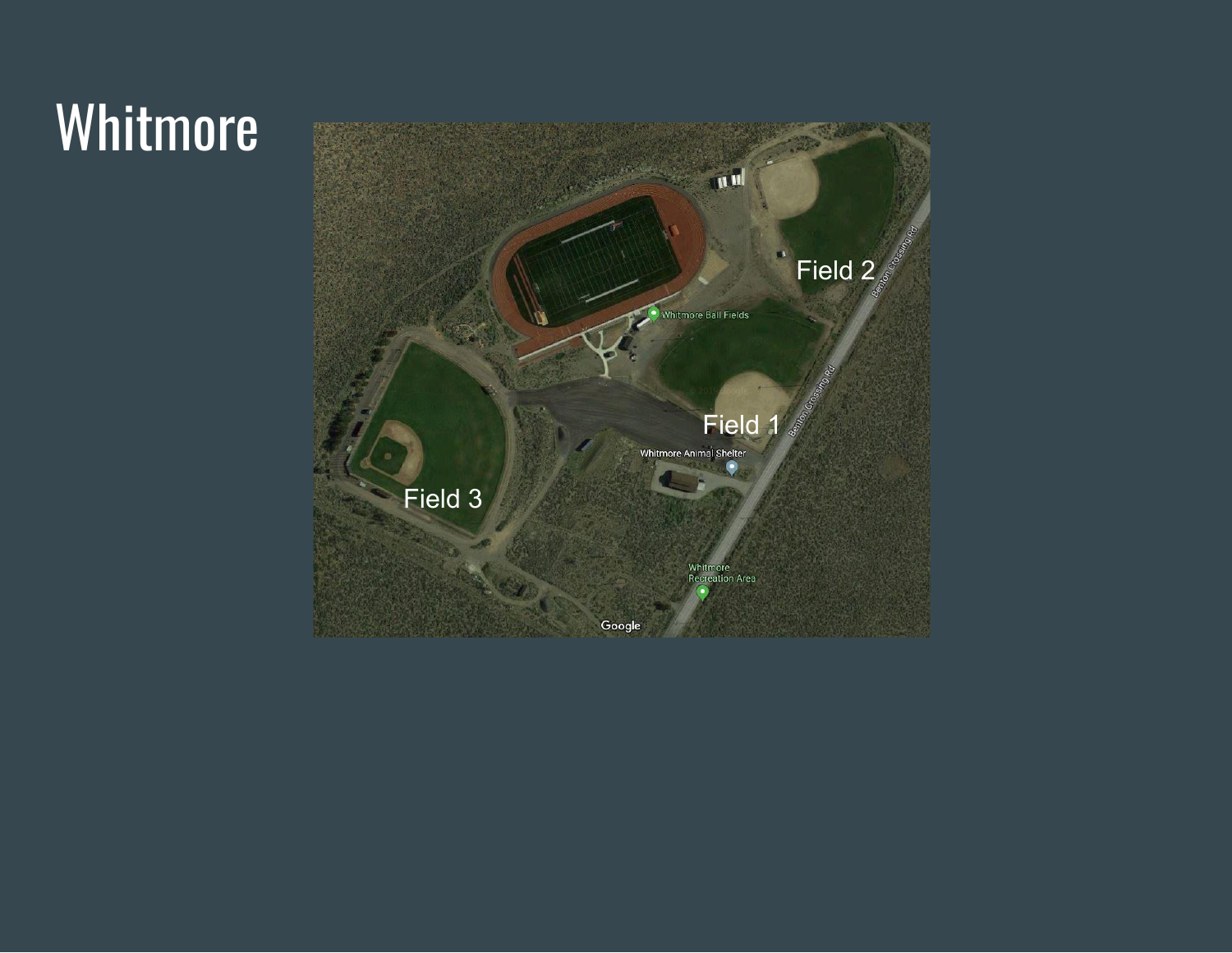## Whitmore Field 1

# (before)

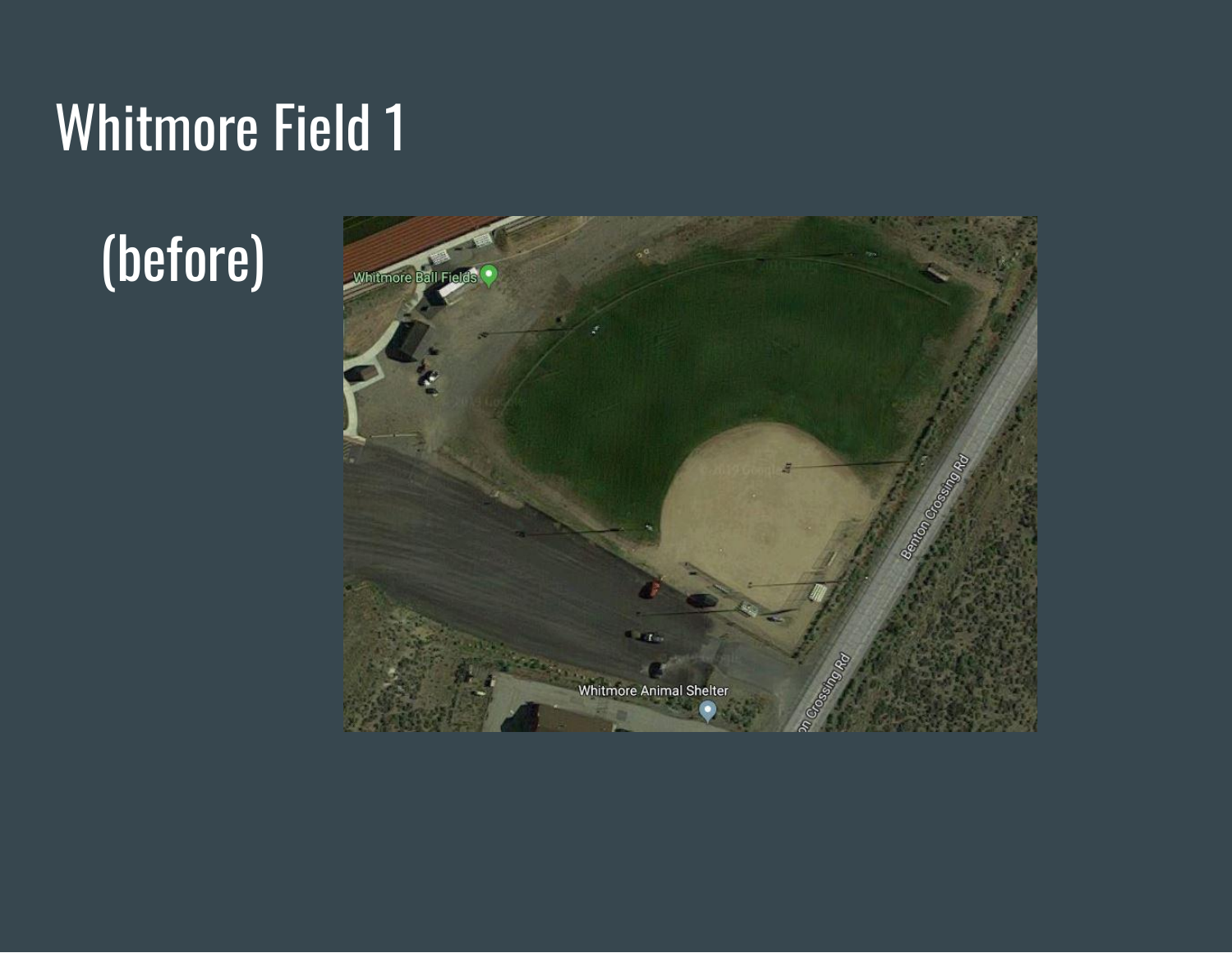# Whitmore Field 1

# (after)

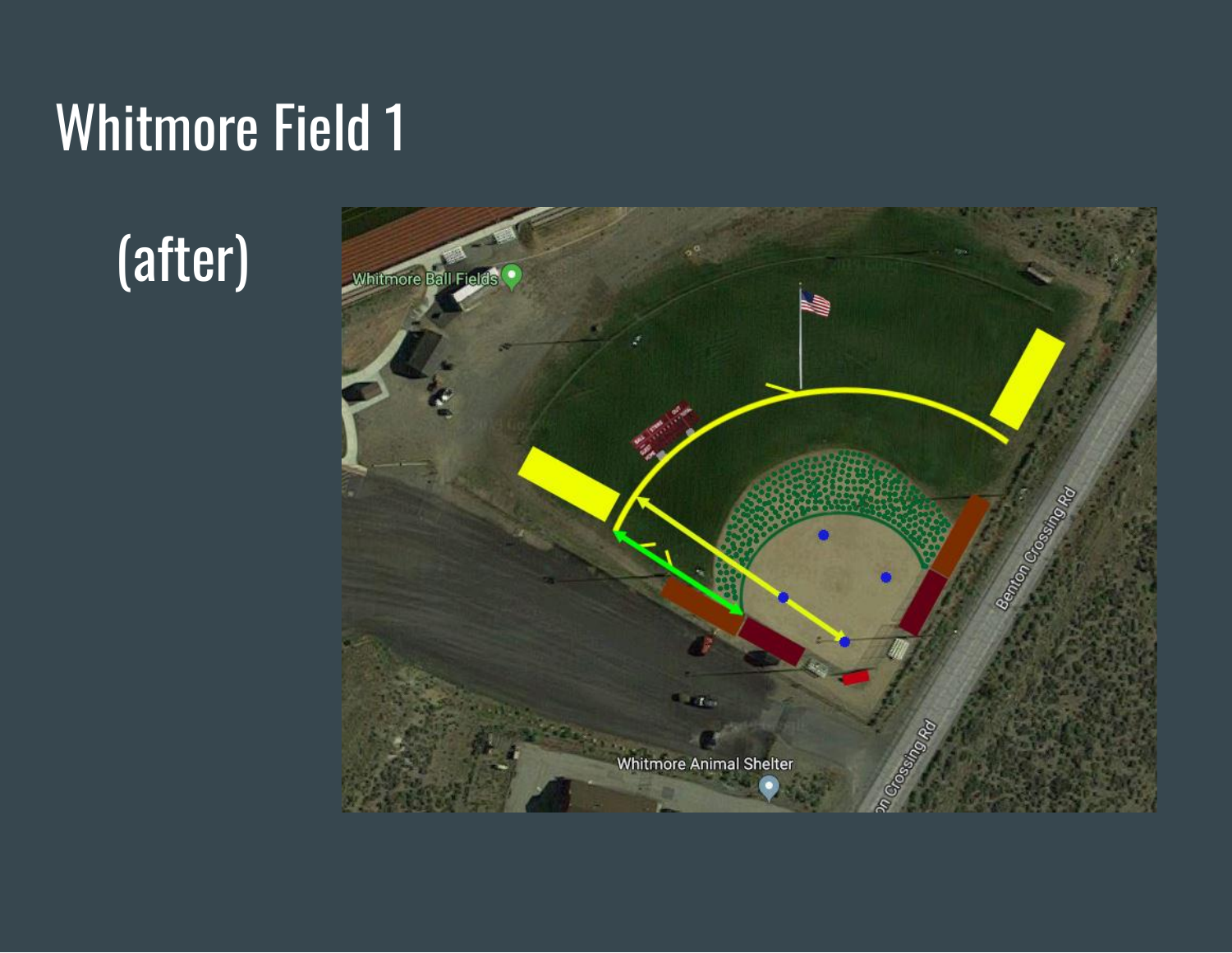### Reasons for improvements

#### ● Sub-standard fields

- Safety issues
- Fence issues
- Dirt
- Quality of game
- Low quality field comparable to HS Baseball Title IX
- Improves impression of TOML
- Better utilization of space
- Opens possibility to host
	- Tournaments = more visitors
	- CIF Playoffs
	- Little League All-Stars
	- Training Camps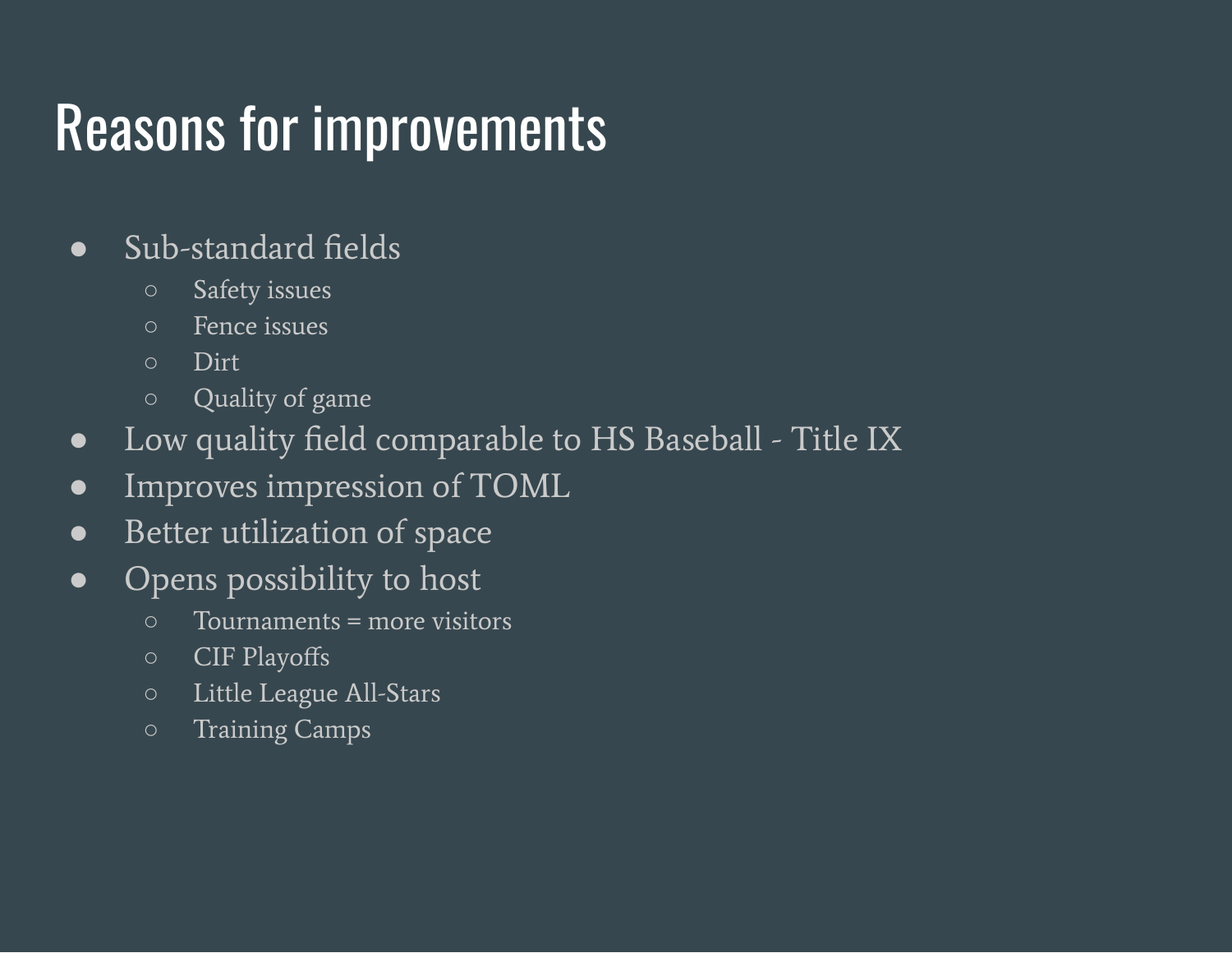### What do teams require

#### ● Field to practice on

- Field
- Batting cage(s) safe and increased hitting practice
- Bullpen practice and in-game use to warm up pitchers properly

#### • Field(s) to play games

- Proper dirt conditioning reduces injuries
- Lights required for most tournaments (already installed at field 1)
- Stands to accommodate parents/fans
- Proper dimensions and field requirements per
	- CIF 1st priority Girls HS Softball
	- LLI Little League International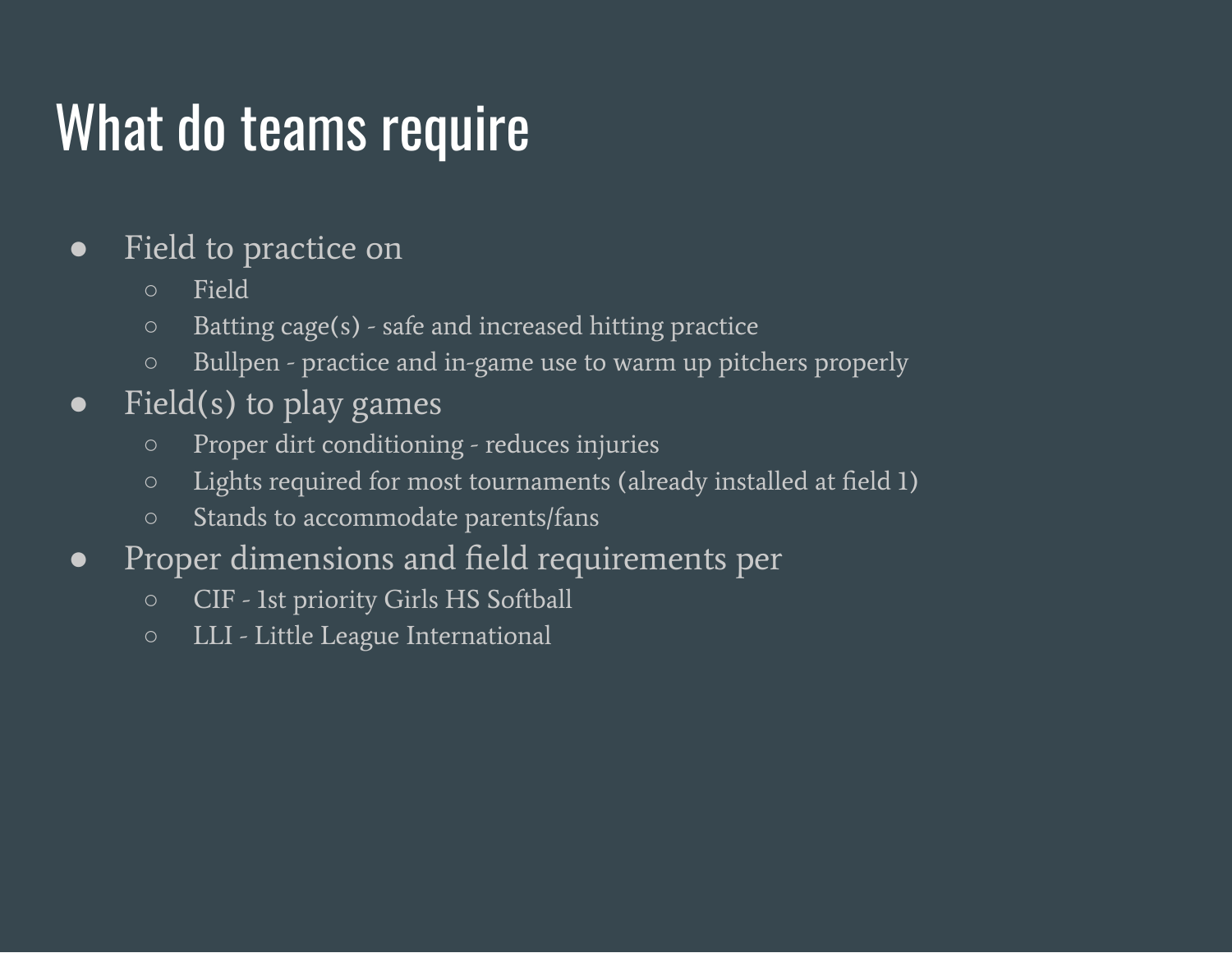# Field 1

Urgent needs

- Better Dirt
- Backstop
- Larger/Covered Dugouts
- Batting Cage/Bullpen

#### Long term

- Fence moved in to  $200'$  +/-  $20'$
- Fence down extended from dugout to outfield fence
- Scoreboard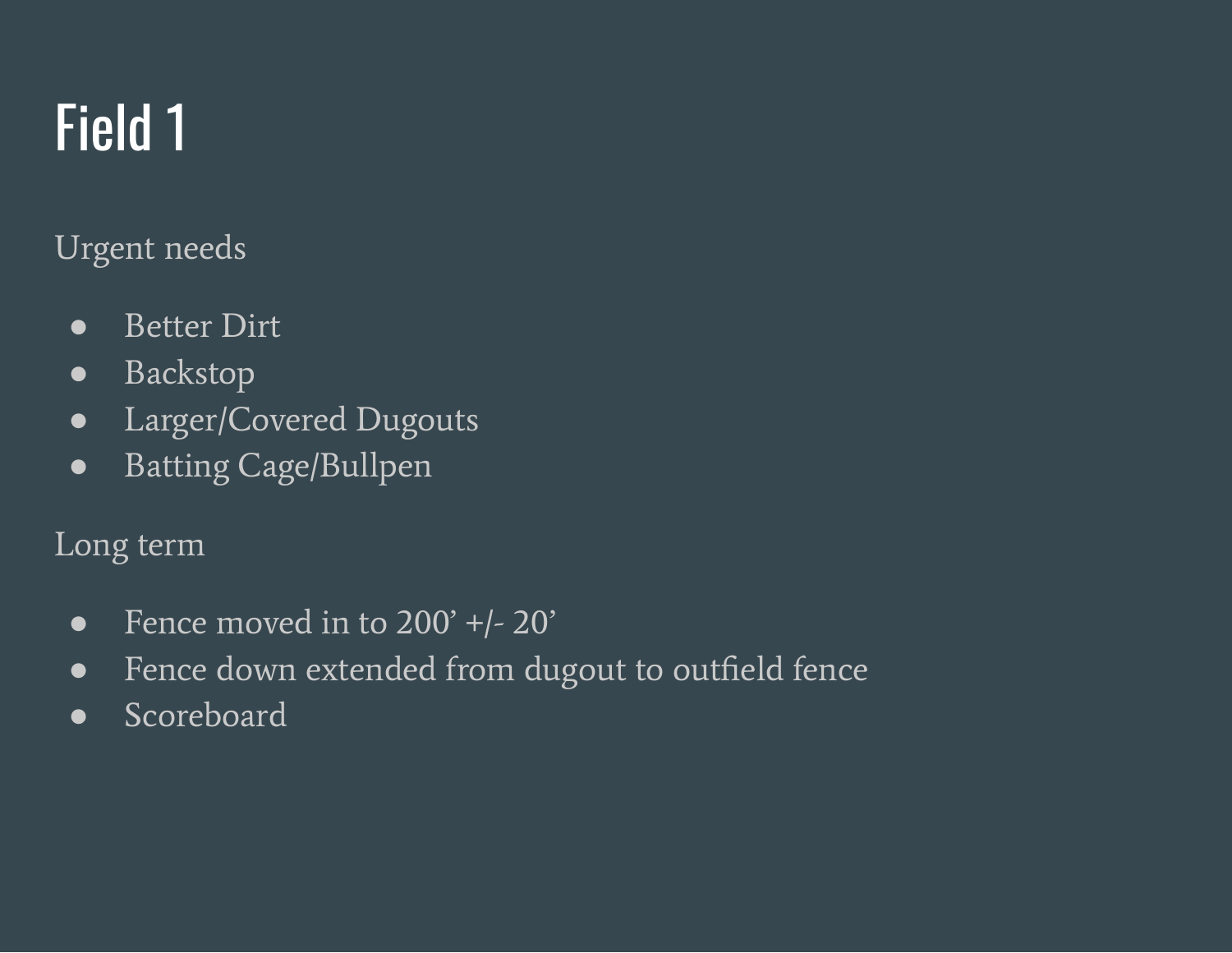# Phase 1 (Suggested)

- Backstop
	- Top portion that is missing
	- Padding
- Dugouts
	- Should accommodate 25+ people
- Bullpens/Batting cages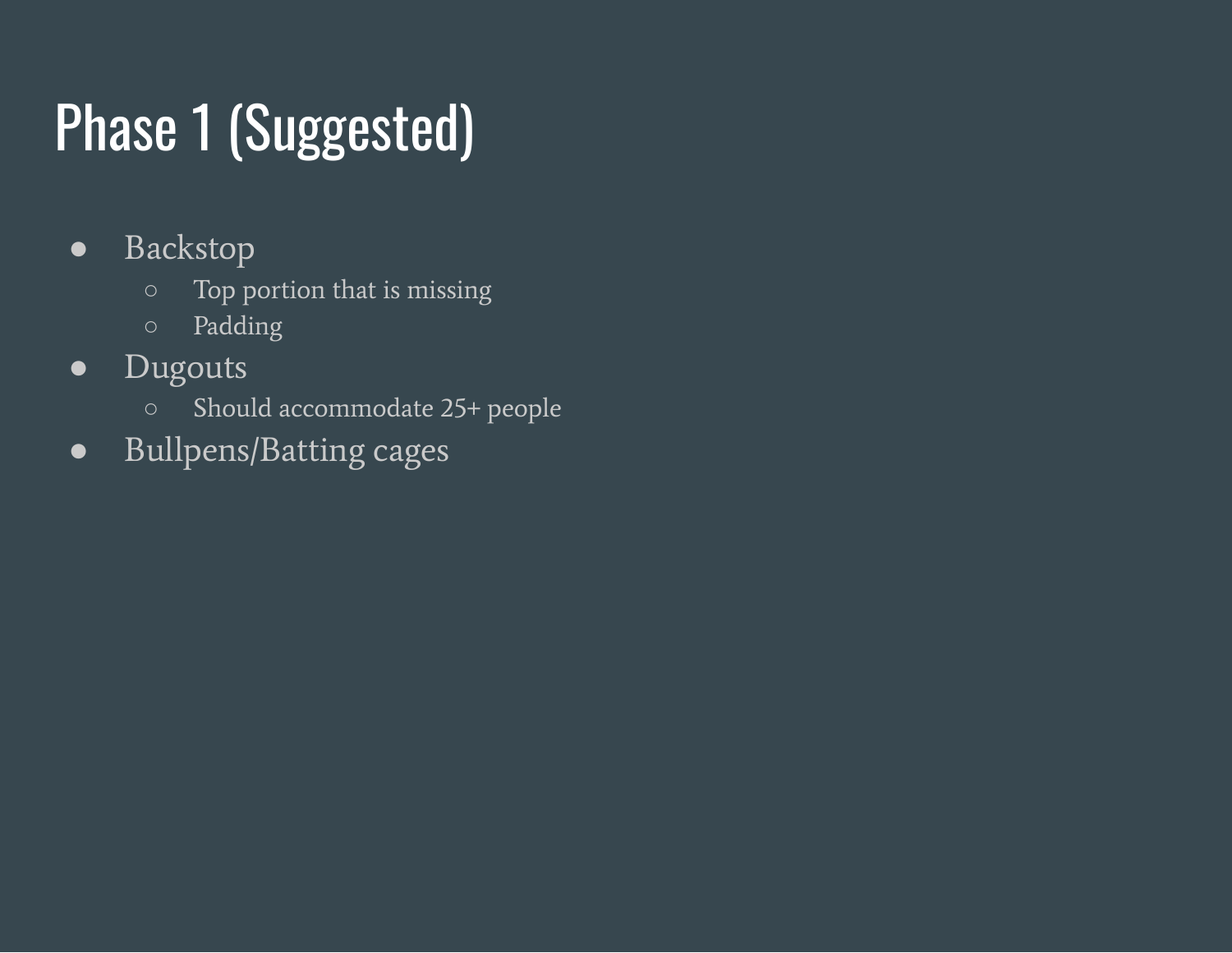# Phase 2 (Suggested)

- Outfield fence
	- Outfield warning track at least 10' wide
	- Foul poles
- Out of play fence from foul lines with 5' warning track
- Dirt
	- New
	- Graded 1% from pitchers mound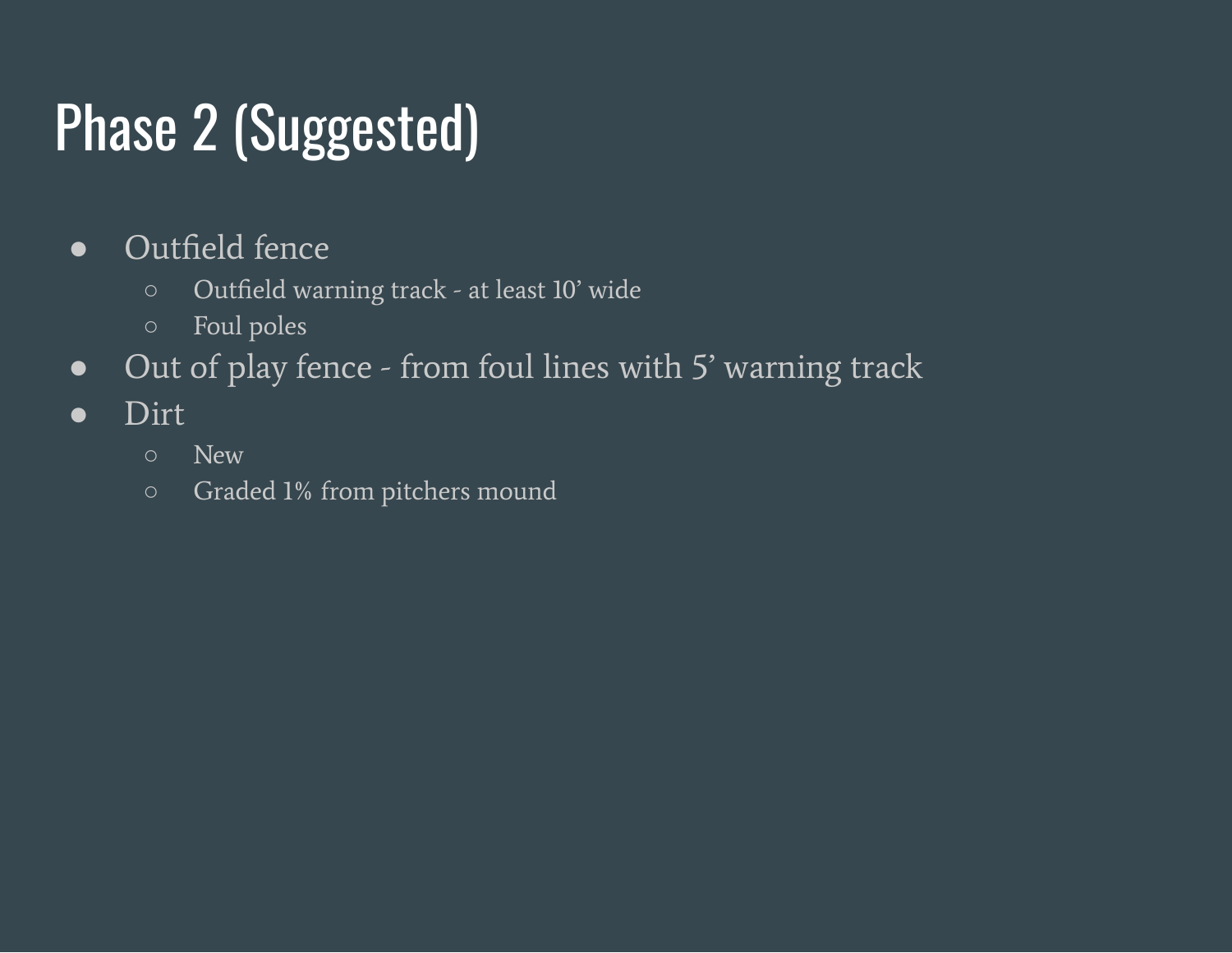# Phase 3 (Suggested)

- Flag
- Scoreboard
- On deck circles, example:

https://www.baseballexpress.com/catalog/product.jsp?productId=130686